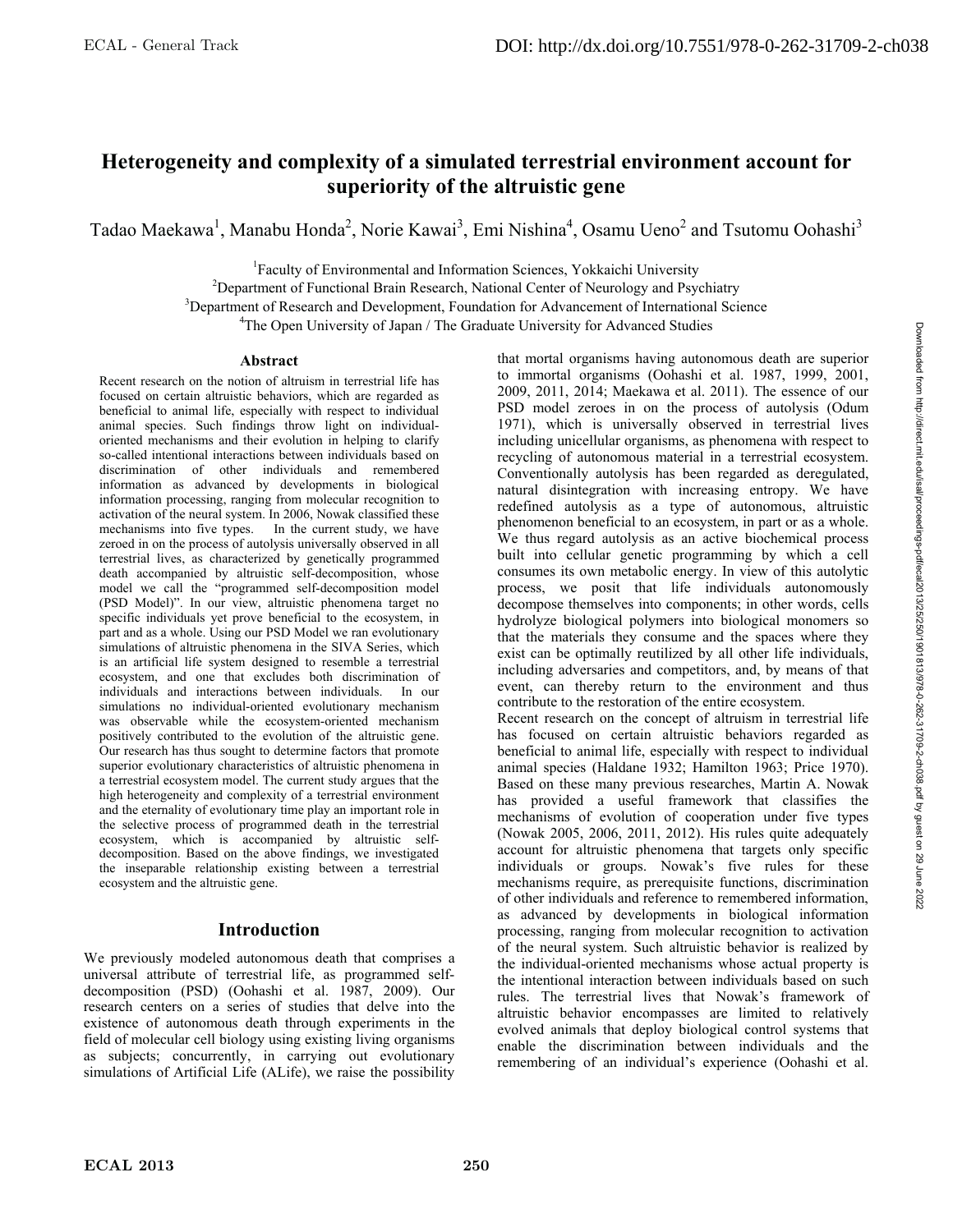2014), at least as chemical messengers, and, ideally, a central nervous system sufficiently robust for formation intention.

We have redefined an altruistic phenomenon as being a phenomenon by which a life individual renders certain biological benefits to a part of the ecosystem including individuals as well as to the ecosystem as a whole, regardless of any biological benefit for or disadvantage to itself (Oohashi et al. 2011, 2014). In our view, the recipient of a contribution should not only be limited to a specific individual or a group of individuals; but rather, include the ecosystem, in part or as a whole. Consequently, we put forth the programmed selfdecomposition model as an ecosystem-oriented altruistic phenomenon that emerges even for very primitive life individuals equipped with only the fundamental principle of terrestrial life, namely, self-reproduction and selfdecomposition regulated solely by a genetic program, and without any functionality by which to discriminate between individuals (Oohashi et al. 2014). Considering that the essential quality of the PSD consists of autolysis and that organelles (lysosome) executing PSD exist in every eukaryote cell, it would be possible for PSD to serve as a mechanism universally existing in terrestrial lives, and for it to exist as a universal basic mechanism for all eukaryotes, including animals that produce the individual-oriented altruistic behavior proposed by Nowak.

Based on the conceptual clarification of altruistic phenomena, we constructed a simulator system SIVA Series equipped with primitive artificial life in an ecosystem designed to resemble a terrestrial ecosystem, and one that excludes both discrimination of individuals and interactions between individuals. Through a series of simulation studies, we showed many conditions whereby evolutionary adaptation is promoted by means of altruism even in extremely primitive lives equipped only with the basic principle of terrestrial life, that is, the self-reproduction and self-decomposition regulated solely by a genetic program (Oohashi et al. 1987, 1999, 2001, 2009, 2011, 2014; Maekawa et al. 2011). Especially noteworthy is our finding that the gene of altruistic death accompanied by programmed self-decomposition can be acquired through the evolution of immortal lives, and the lives that acquire the gene of altruistic death sometimes are overwhelmingly superior to immortal lives (Oohashi et al. 2014, Maekawa et al. 2011). Accordingly, we regard altruistic death accompanied by programmed self-decomposition as a sophisticated survival strategy acquired as the fruit of evolution. We thus categorize lives that have completed this evolution as altruistic mortal lives and more primitive lives that have yet to complete such evolution as non-altruistic immortal lives.

This study examined the possible reasons why altruistic phenomena of programmed self-decomposition brought forth evolutionary superiority in terrestrial ecosystem models. We therefore hypothesized that the high heterogeneity and complexity of terrestrial environments and the eternality of evolutionary time of a terrestrial ecosystem played important roles in the selective process of programmed death, which is accompanied by altruistic self-decomposition in terrestrial ecosystems. In our experimental models using artificial lives, we carried out experiments that tested our hypothesis and obtained positive results. Here we describe the results.

## **Methods**

### **1) Design of the SIVA simulator and its virtual environment**

In the present study, we again used SIVA-T05 as an evolution simulator. Its construction and functions are the same as those utilized in a previous report (Oohashi et al. 2009).

To simulate the characteristics of a terrestrial environment using a limited amount of materials distributed in a finite space, the virtual space of SIVA-T05 is designed to be a twodimensional lattice consisting of  $16x16 (= 256)$  spatial blocks. A single spatial block is defined as  $8x8 (= 64)$  pixels for habitation points. One habitation point is occupied by one virtual life individual (VLI) and vice versa (Figure 1a). Environmental conditions can be independently defined for each spatial block and those of the 64 habitation points in the same spatial block are configured to always be homogeneous. Since all VLIs in one spatial block share identical environmental conditions, the population of VLIs in that block significantly affects local conditions.

In the present study, the temperature gradient and the initial distribution of four kinds of virtual inorganic biomaterials making up the VLIs were set to be heterogeneous or homogenous across the whole ecosystem according to experimental conditions (see next section). No substances other than virtual inorganic biomaterials existed in the initial environment.



Figure 1. Environmental design and life activities of virtual life individuals (VLIs) of the virtual ecosystem SIVA-T05. a) Environmental design. b) Relationship between life activities of virtual life individuals (VLIs) and the environment.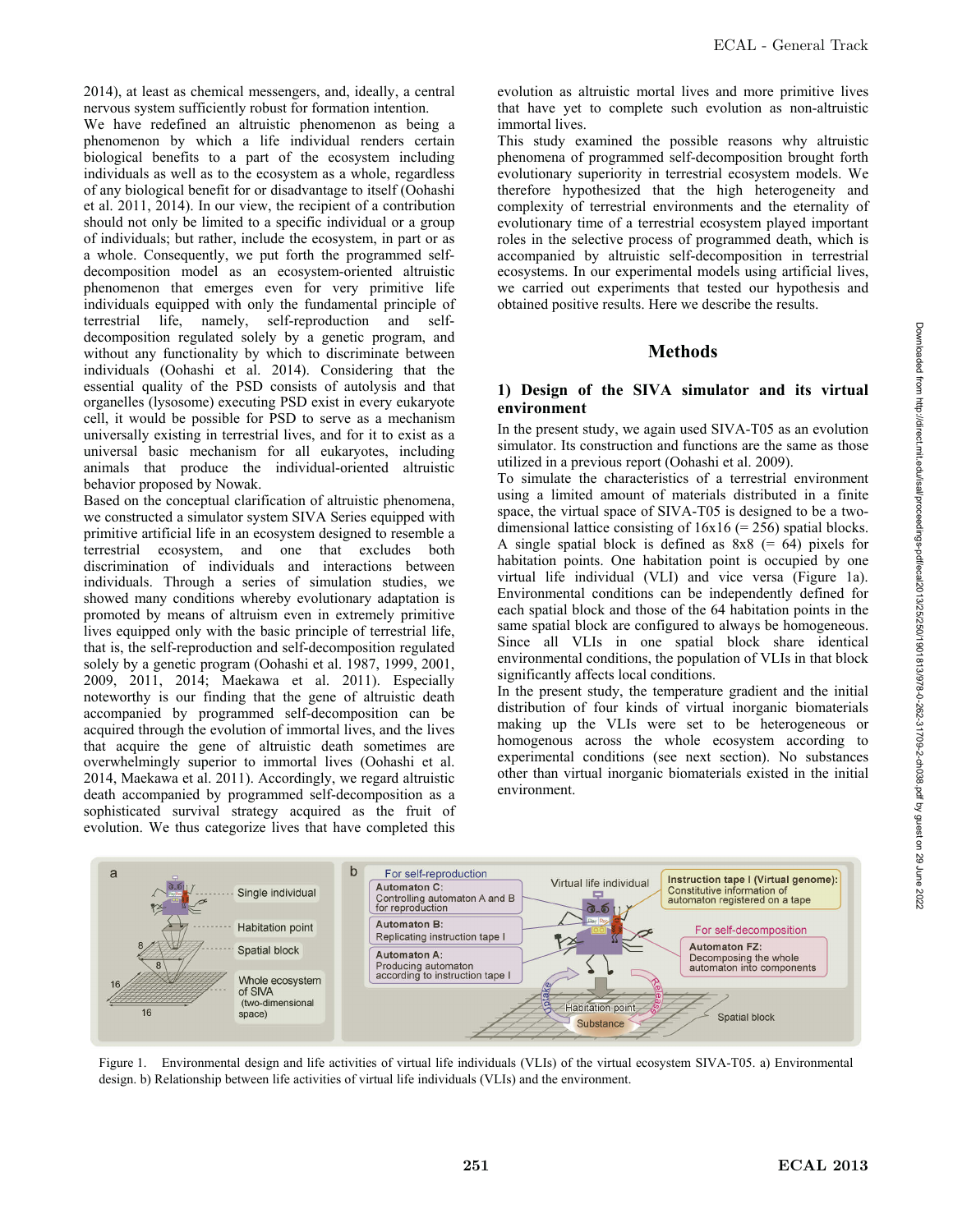## **2) Structure and behavior of artificial life**

**Structure of a virtual life individual.** As in the previous report (Oohashi et al. 2009), we designed a virtual life individual (VLI) based on Oohashi's self-reproductive, selfdecomposable (SRSD) automaton model (Figure 1b) that took von Neumann's self-reproductive automaton model (Von Neumann 1951) as its prototype (Figure 2). Oohashi's automaton G is described as  $G = D + FZ + I_{D+FZ}$ , where  $D = A$  $+ B + C$ . Here, automaton A produces automata according to instructions on data tape I (that is, a virtual genome). Automaton B reads and replicates data tape I. Automaton C sets the copy of data tape I replicated by automaton B into new automata produced by automaton A and separates these as automaton D. Automaton FZ, which is a modular subsystem plugged into automaton D, decomposes the whole automaton G into components suitable for reutilization when automaton G encounters serious environmental conditions in which it is unable to live or has reached the end of its life span. Data tape  $I_{D+FZ}$  carries an instruction describing automaton  $D + FZ$ . Thus, automaton G, which corresponds to  $D$  + FZ + I<sub>D+FZ</sub>, can reproduce an identical automaton G as well as decompose itself.

We designed artificial life based on AChem (Dittrich et al. 2001; Suzuki 2004) so as to realize the above-mentioned logical behaviors and, as faithfully as possible, to reflect the principles of terrestrial life and its subsequent reproduction. We constructed a VLI from four classes of virtual biomolecules: virtual inorganic biomaterials (VI), that are four kinds of substances distributed in the environment; virtual organic biomaterials (VO); virtual biological monomers (VM); and, virtual biological polymers (VP). Any molecules in the latter three classes consist of combinations of the four kinds of VI. A virtual genome in the VP class consists of virtual nucleotides belonging to the VM class. The virtual protein in the VP class is produced according to a sequence of virtual nucleotides that determines the primary sequence of virtual amino acids belonging to the VM class (Oohashi et al. 2009). We developed a SIVA language that actualizes virtual life activities by recognizing the sequence of the virtual amino acids contained in the virtual protein as coded program sentences then executes the specific life activity. According to given conditions, this SIVA language reproduces, divides, and decomposes a VLI.

Each VLI expresses its life activities by executing all sentences satisfying their execution conditions in the VLI during one Time Count (TC), the unit of virtual time in SIVA-T05. The order for a VLI in the virtual ecosystem to express its life activities within one TC is randomly determined at every TC. It takes at least 5 TCs for a newborn individual to reproduce itself in our current simulation experiments.



Figure 2. Von Neumann's self-reproductive automaton and Oohashi's self-reproductive, self-decomposable automaton.

(A) Von Neumann's self-reproductive automaton model. This is an immortal type model without an autonomous mechanism for the restoration of the environment to its original state. (B) Oohashi's self-reproductive, self-decomposable (SRSD) automaton model. This model uses von Neumann's self-reproductive automaton model as its prototype. It has a programmed mechanism contributing to the restoration of the environment to its original state through autonomous individual death with self-decomposition, which is an essential feature of terrestrial life. Two activation modes are defined for the self-decomposition automaton FZ. The first one is activated by a signal input from outside, indicating unconformity between the life and its habitation environment. The second mode constitutes the end of the life span.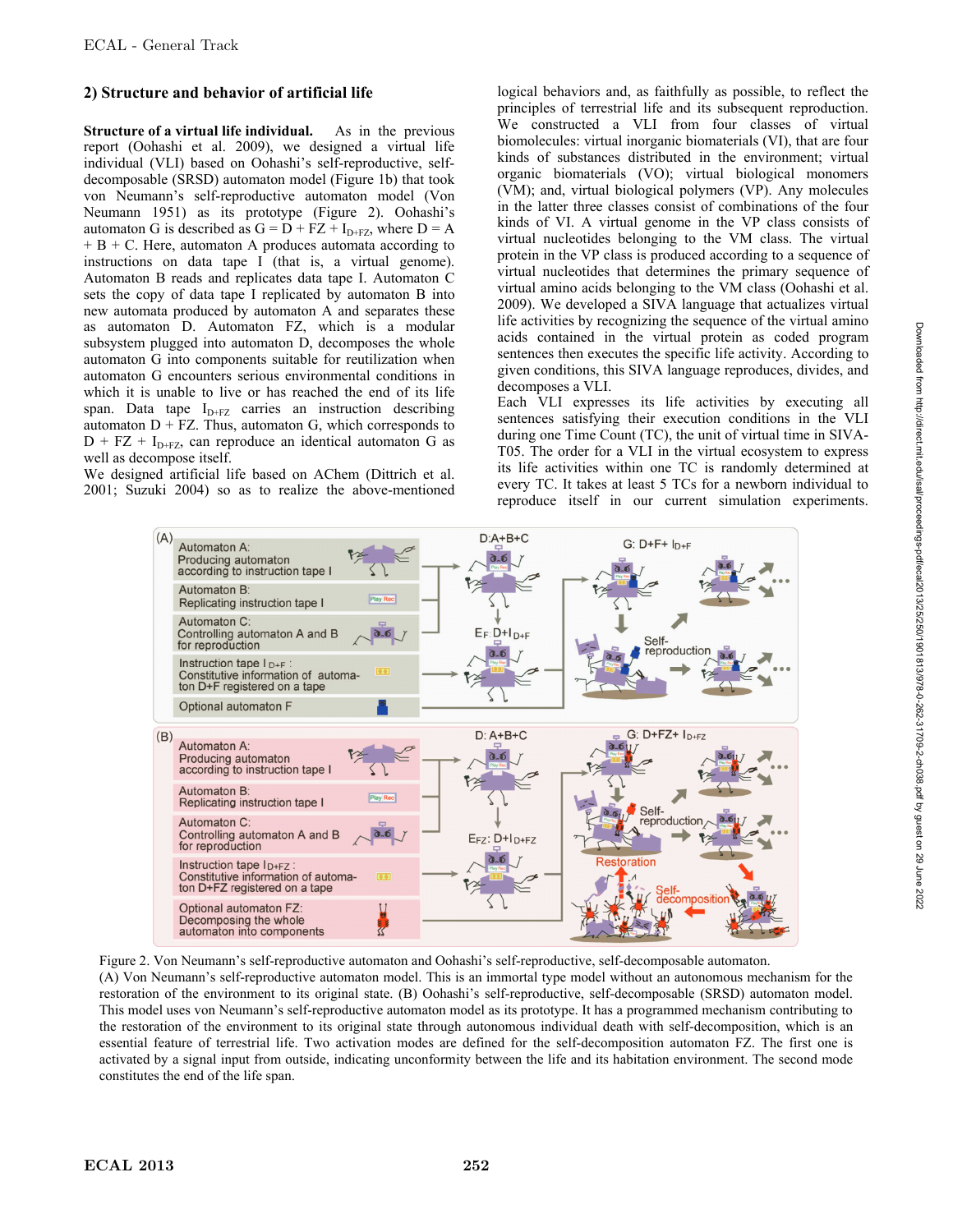Therefore, we use "passage duration" as a virtual time unit, which corresponds to the value of TC divided by 5 (Oohashi et al. 2009).

**Behavior of virtual life individuals.** A VLI executes its life activities by consuming materials from the virtual environment (Oohashi et al. 2009). Activities of each VLI are so designed as to depend on the amount of material available as well as the temperature in the inhabited spatial block. Namely, optimum environmental conditions are defined for each VLI a priori. Activities of a VLI decrease when environmental conditions of the habitation point move away from VLI optimum points. A VLI cannot express its life activities when environmental conditions markedly deviate from the optimum, and, in the case of a mortal organism, it decomposes itself just as it does when it has lived out its life span. Materials released by the decomposition of a VLI are restored to the environment and become utilizable by other individuals as well as the space that were occupied by the VLI.

When VLIs reproduce, point mutation can occur at a predefined probability during replication of the virtual genome. Mutations may alter the optimum environmental conditions for a VLI such as temperature and the composition of the VIs. In addition, VLIs which can use only VI for selfreproduction, which requires a greater amount of energy, can evolutionarily become those which can also use VM, which requires smaller amount of energy. In other words, the evolution of the material uptake function is also installed. These mutations enable the VLI to live in an environment where it originally could not live. That is to say, evolutionary adaptation to the environment can occur.

### **3) Experimental setting**

To evaluate the hypothesis that the high heterogeneity of terrestrial environments and the eternality of the evolutionary time of a terrestrial ecosystem played an important role in the selective process of programmed death, which is accompanied by altruistic self-decomposition of the terrestrial ecosystem, we employed artificial life in three experimental conditions in which different initial distributions of VIs and temperature were employed as shown in Figure 3: experimental condition A: initial distribution of both VIs and temperature optimal level for VLIs was homogenous throughout the whole environment; experimental condition B: initial distribution of VIs was homogenous whereas initial distribution of temperature was heterogeneous; and, experimental condition C: initial distributions of both VIs and temperature were heterogeneous. Under each experimental condition, we seeded an altruistic mortal VLI and a non-altruistic immortal VLI in spatial blocks in the midst of the simulation space whose environmental conditions were most suitable for these VLIs to start simulations of their reproduction and evolution. We conducted 100 simulations of 800 passage durations with a mutation rate of 0.005 and observed changes in the size of habitation area and number of VLIs. Since mutation occurs at each reproduction according to the configured mutation rate under the current experimental conditions, we calculate the approximate magnitude of the mutations that occur during the simulation by means of the total number of reproductions. Therefore, we aggregated the number of reproductions for both mortal VLIs and immortal VLIs to compile the cumulative mutation index.

## **Results**

Figure 4 shows the typical transition pattern of distribution of VLIs, their number, and the cumulative mutation index of more than 800 passage durations for each of three conditions set according to the level of environmental heterogeneity. Table 1 shows the ratio of survival of VLIs up to either the  $400<sup>th</sup>$  passage duration or the  $800<sup>th</sup>$  passage duration, average and standard deviation ratio of number of mortal VLIs to that of immortal VLIs at the  $400<sup>th</sup>$  and at the  $800<sup>th</sup>$  passage duration when immortal VLIs survived, and the cumulative mutation index for both mortal VLIs and immortal VLIs at the  $800<sup>th</sup>$ passage duration of a typical example as seen in Figure 4.

Under Condition A, when both substances and temperature were homogeneous, immortal VLIs were greater in number with continued reproduction but after the  $200<sup>th</sup>$  passage duration, the VLIs filled the entire simulation space and entered a stable phase. On the other hand, mortal VLIs reproduced themselves until the  $10<sup>th</sup>$  passage duration after the onset of simulation. However, when passage duration exceeded 10, reproduction of mortal VLIs stagnated that reduced their number so that there were twice as many immortal VLIs as mortal VLIs at the  $15<sup>th</sup>$  passage duration. After 20 passage durations, the number of mortal VLIs once again increased at a rate of increase similar to that of immortal



Figure 3. Three experimental conditions showing initial distribution pattern of virtual inorganic biomaterials (VIs) and temperature. A) VIs: homogeneous, Temperature: homogeneous. B) VIs: homogeneous, Temperature: heterogeneous. C) VIs: heterogeneous, Temperature: heterogeneous.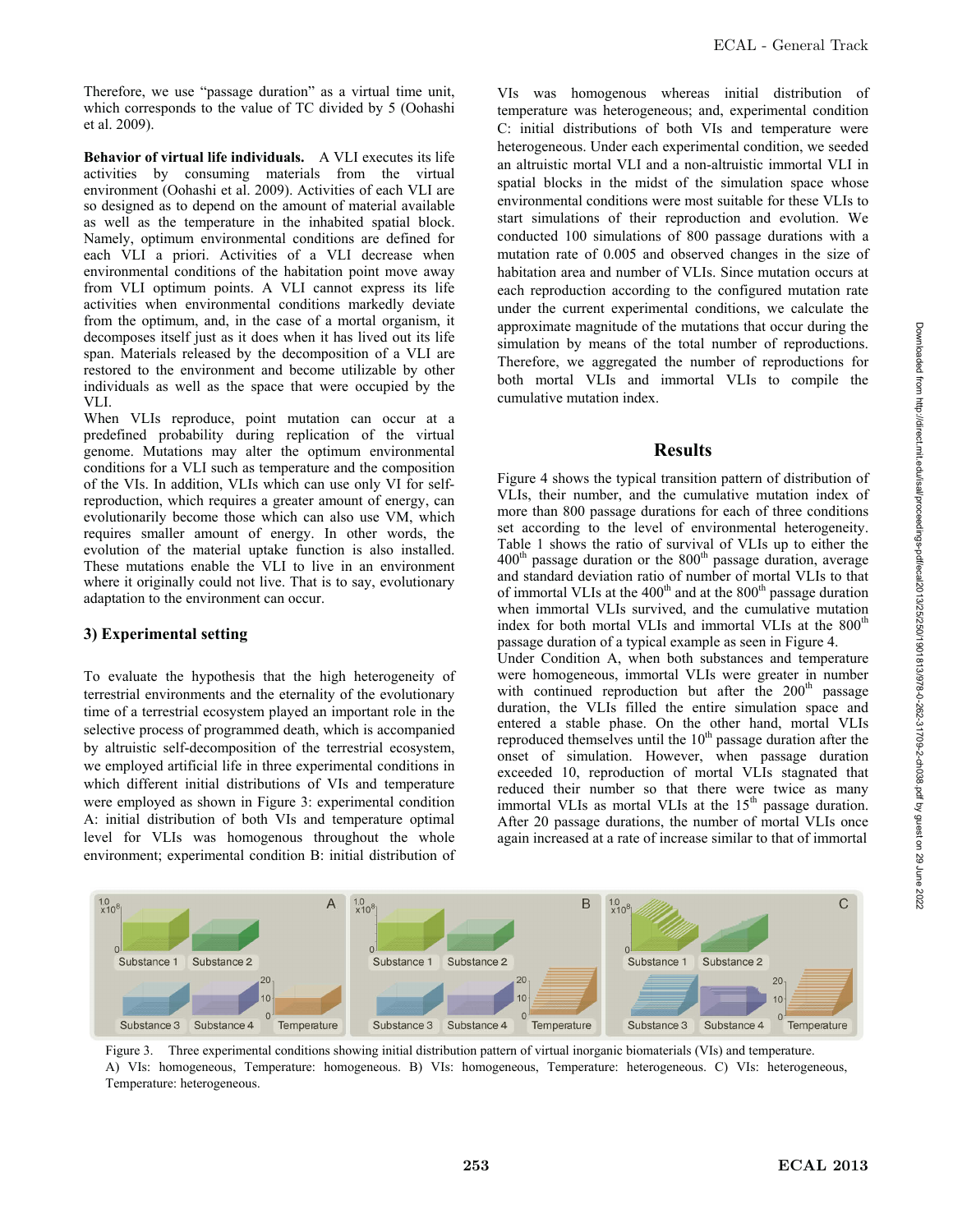

Figure 4. Altruistic gene became more superior as heterogeneity and complexity of the environment became greater. Successive changes in individual distribution (upper panels), the number of individuals (solid lines in lower panels), and the cumulative mutation index (dotted lines in the lower right panel) of mortal and immortal virtual life individuals (VLIs) simulated under each experimental condition: A) VIs: homogeneous, Temperature: homogeneous. B) VIs: homogeneous, Temperature: heterogeneous. C) VIs: heterogeneous, Temperature: heterogeneous.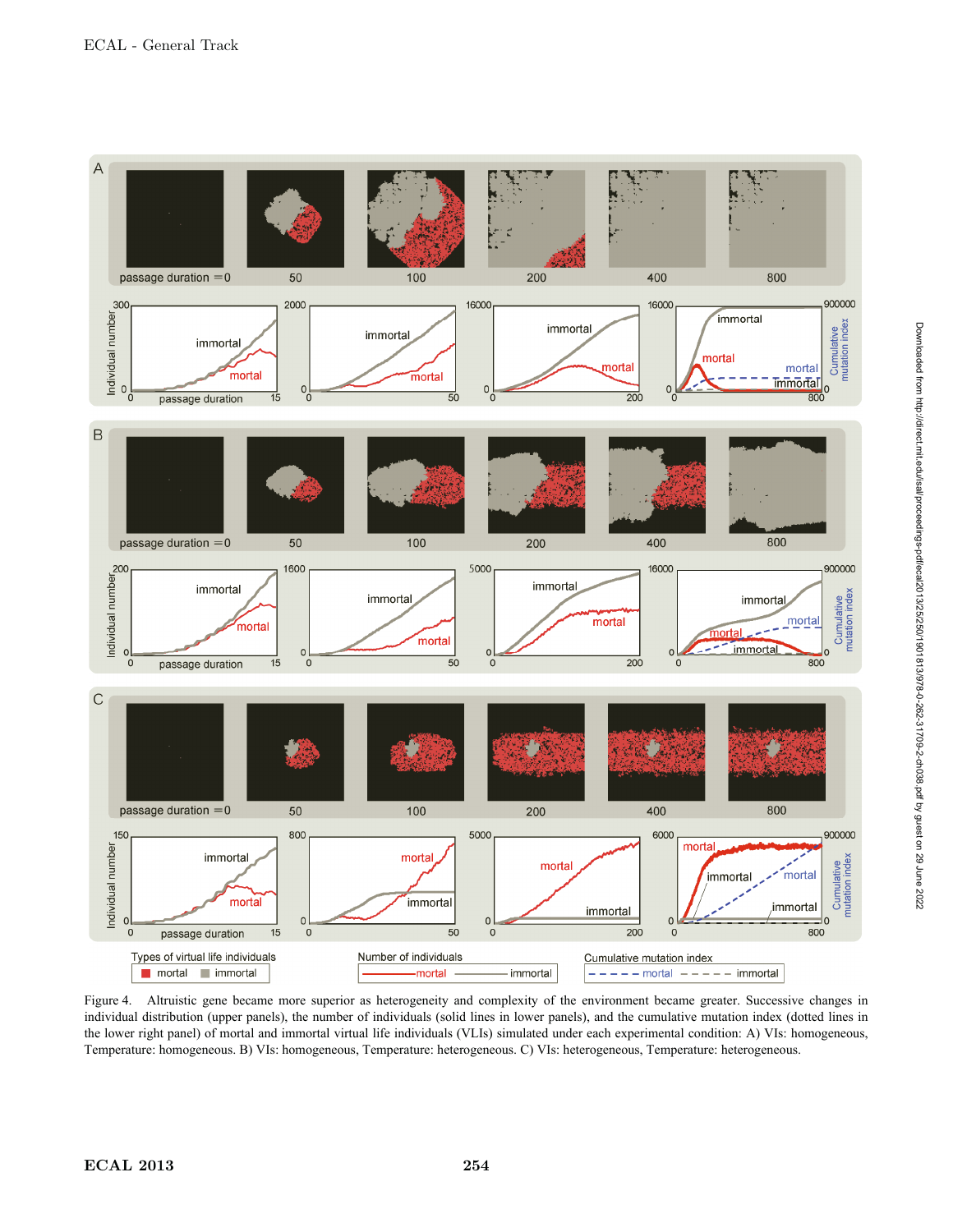|                |                    |                    | $400th$ passage duration |                           | $800th$ passage duration |                            | Cumulative mutation index |                 |                            |  |
|----------------|--------------------|--------------------|--------------------------|---------------------------|--------------------------|----------------------------|---------------------------|-----------------|----------------------------|--|
| Condition      |                    |                    | Ratio of                 | A verage and SD ratio     | Ratio of                 | Average and SD ratio       | Typical                   |                 | Ratio                      |  |
|                | Substance          | Temperature        | survival<br>(mortal      | of number<br>(mortal VLIs | survival<br>(mortal)     | of number<br>(m ortal VLIs | va lues                   |                 | (mortal VLIs<br>' immortal |  |
|                | (VIs)              |                    | VLIs)                    | immortal VLIs)            | VLI <sub>s</sub> )       | immortal VLIs)             |                           |                 | VL <sub>l</sub>            |  |
| A              | homo-<br>geneous   | homo-<br>geneous   | 0%                       | $\boldsymbol{0}$          | $0\%$                    | $\boldsymbol{0}$           | mortal<br>immortal        | 133910<br>15910 | 8.4                        |  |
| $\overline{B}$ | homo-<br>geneous   | hetero-<br>geneous | 8%                       | $0.19 \pm 0.17$           | $0\%$                    | $\boldsymbol{0}$           | mortal<br>immortal        | 294747<br>13100 | 22                         |  |
| $\mathcal{C}$  | hetero-<br>geneous | hetero-<br>geneous | 11%                      | $18 \pm 2.1$              | $11\%$                   | $18 + 2.0$                 | mortal<br>immortal        | 840945<br>291   | 2890                       |  |

Table 1: The superiority of the mortal VLIs led by the increase in heterogeneity and complexity in environmental conditions.

VLIs. However, mortal VLIs increased until the  $120<sup>th</sup>$  passage duration at which time they entered a reduction phase and died out after the  $200<sup>th</sup>$  passage duration. Such a tendency was commonly observed in all of the 100 simulations executed, and mortal VLIs never survived until the 400<sup>th</sup> passage duration in any of the simulations. However, while the cumulative mutation index at the  $800<sup>th</sup>$  passage duration of immortal VLIs was 15910, that of mortal VLIs reached 133910, 8.4 times that of the immortal VLIs. That finding shows that the magnitude of the cumulative mutation of mortal VLIs was much higher than that of immortal VLIs.

Under Condition B, when the temperature was heterogeneous while the initial distribution of substances was homogeneously distributed, immortal VLIs steadily increased and maintained a greater number than mortal VLIs. After reaching the 100<sup>th</sup> passage duration, the increase of the immortal VLIs slowed  $d$ own then accelerated once again after the  $600<sup>th</sup>$  passage duration in parallel with the decrease of mortal VLIs. In contrast, mortal VLIs started to reproduce but its number deceased at around the  $10^{th}$  passage duration. Then, at the  $20^{th}$ passage duration, mortal VLIs increased once again until reaching a plateau at around the  $120<sup>th</sup>$  passage duration. At the same time, mortal VLIs remained constant in number and well-balanced with respect to reproduction and decomposition up to the 500<sup>th</sup> passage duration, and began to decrease at the  $600<sup>th</sup>$  passage duration then dying out at the  $800<sup>th</sup>$  passage duration. The ratio of survival rate of mortal VLIs at the  $400^{\text{th}}$ passage duration was 8%, but the number of mortal VLIs was, on average, 0.19 times that of immortal VLIs, which shows the absolute superiority of immortal VLIs to mortal ones in all trials. Furthermore, when we extended the evolutionary time of the simulation, mortal VLIs died out before reaching the 800<sup>th</sup> passage duration without exception. However, while the cumulative mutation index at the  $800<sup>th</sup>$  passage duration of immortal VLIs was 13100, that of the mortal VLIs was 294747, which reached 22 times that of immortal VLIs. This finding shows that the magnitude of the cumulative mutation of mortal VLIs was even higher than that of immortal VLIs as compared to Condition A.

Under Condition C, when both temperature and initial distribution of substance were heterogeneous, immortal VLIs began reproduction in the same way as they did in Condition A and Condition B, but ceased reproduction after the  $25<sup>th</sup>$ 

passage duration, and were completely surpassed by mortal VLIs at the  $30<sup>th</sup>$  passage duration. There was no notable change observed either in number or size of the area in which the immortal VLIs existed until they reached the 800<sup>th</sup> passage duration. On the other hand, mortal VLIs started to reproduce but its number deceased at around the  $10<sup>th</sup>$  passage duration. Then, at the 20<sup>th</sup> passage duration, mortal VLIs increased once again and surpassed immortal VLIs in number at around the  $30<sup>th</sup>$  passage duration, and continued to increase in number and size of the area in which they existed. At the  $200<sup>th</sup>$  passage duration, the rate of increase declined but maintaining a stable balance between reproduction and decomposition up to the  $800<sup>th</sup>$  passage duration. The number of trials in which mortal lives survived until the 400<sup>th</sup> passage duration increased from 8 to 11 out of 100 trials. They survived until the 800<sup>th</sup> passage duration. Both at the  $400<sup>th</sup>$  and  $800<sup>th</sup>$  passage duration, the number of mortal VLIs was, on average, 18 times greater than the number of immortal VLIs, which shows the overwhelming prosperity of the former. While the cumulative mutation index at the 800<sup>th</sup> passage duration of immortal VLIs was 291, that of mortal VLIs was 840945 (2890 times). This shows that the greatest magnitude of cumulative mutation was accumulated in mortal VLIs among the three environmental conditions with respect to heterogeneity. As shown above, when an environment is more heterogeneous and complex, the survival rate of mortal VLIs increases and the duration of survival becomes longer so that mortal VLIs overwhelm immortal VLIs even in the number of individuals in a heterogeneous and complex condition. The cumulative mutation was observed to be markedly greater for mortal VLIs than for immortal ones. Furthermore, it is noteworthy that even when mortal VLIs overwhelmed immortal ones in the final stage under a heterogeneous and complex experimental environment, immortal VLIs dominated mortal ones at the initial stage, up to the  $30<sup>th</sup>$  passage duration without exception. This indicates that a certain length of time for evolution and prosperity is necessary before mortal VLIs can surpass and overwhelm immortal ones.

### **Discussion**

Using the SIVA Series, an artificial life system designed to resemble a terrestrial ecosystem that excludes both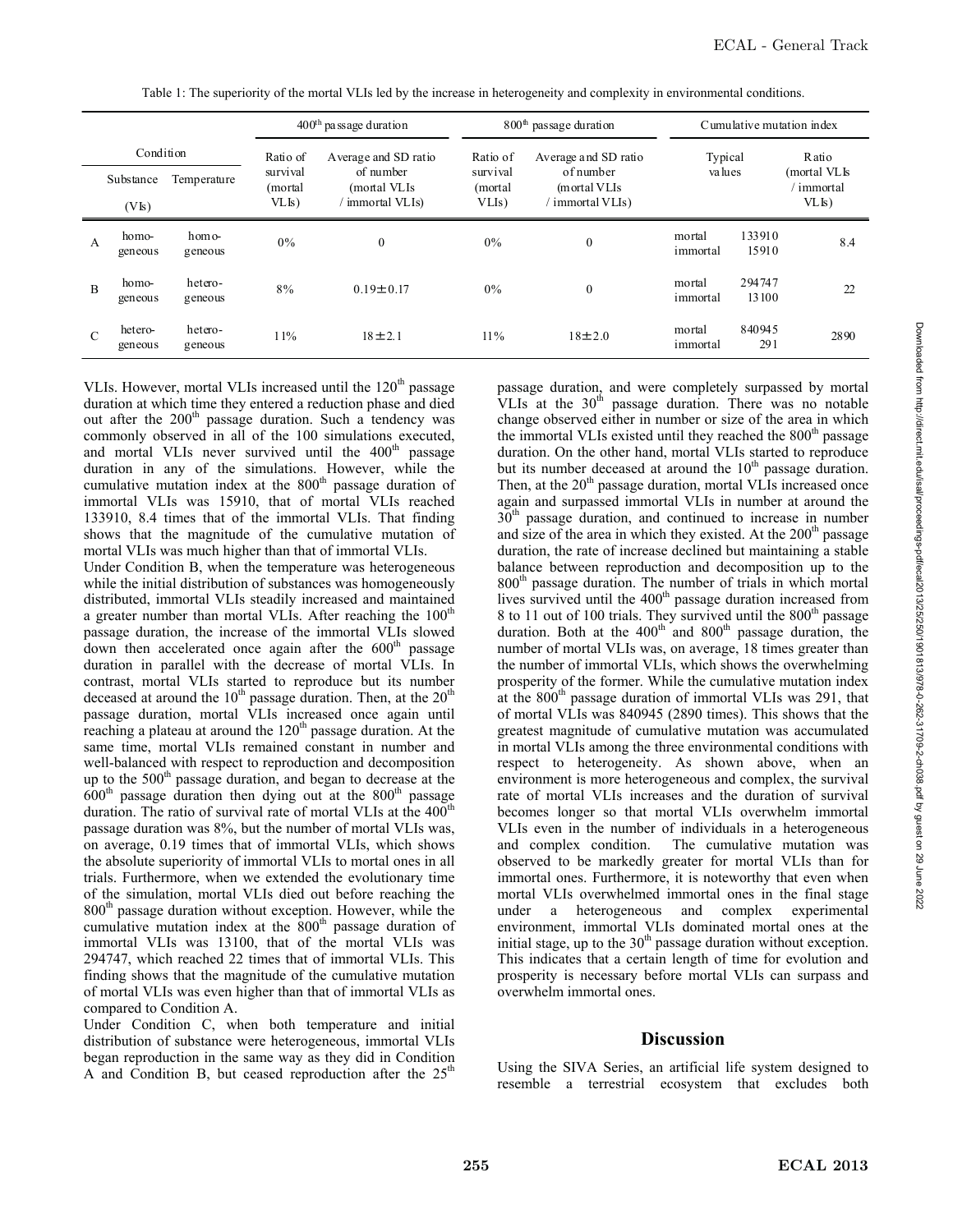discrimination of individuals and interactions between individuals, we examined factors that promote superior evolutionary characteristics of altruistic phenomena and a gene having altruistic properties.

Our results showed that immortal lives without altruistic properties are overwhelmingly more prosperous than altruistic mortal lives in a more homogeneous and simple artificial ecosystem with a shorter reproductive evolutionary time. On the other hand, the more heterogeneous and complex an environment having a longer reproductive evolutionary time is, the more dominant the altruistic mortal lives become over non-altruistic immortal lives. That is, when the substances necessary for reproduction of individual life and the temperature necessary for emergence of life-form activities were homogeneously distributed under simple environmental conditions at the initial stage, altruistic mortal lives were overwhelmed by non-altruistic immortal lives and never survived up to 400<sup>th</sup> passage duration in any of 100 trials. When, at the initial stage, the temperature was heterogeneous while the substances were homogeneously distributed as above, mortal lives survived up to the  $400<sup>th</sup>$  passage duration in 8 out of 100 trials. Note, however, that the number of immortal lives exceeded the number of mortal lives at the 400<sup>th</sup> passage duration in all those 8 trials. Furthermore, when we extended the evolutionary time of the simulation, the mortal lives died out before reaching the  $800<sup>th</sup>$  passage duration in all 8 trials.

On the other hand, when the temperature was heterogeneous and the initial distribution of substances necessary for living organisms was heterogeneously distributed to increase the complexity of environmental conditions, the number of trials in which mortal lives survived until the 400<sup>th</sup> passage duration increased from 8 to 11 out of 100 trials. Noteworthy, in all of the 11 trials in which mortal lives survived, mortal lives were clearly inferior to immortal lives initially but the situation eventually reversed, and, at the  $400<sup>th</sup>$  passage duration, the number of mortal lives was, on average, 18 times greater than those of immortal lives; i.e., the mortal lives overwhelmingly prospered. These results show that an increase in heterogeneity and complexity of environmental conditions significantly improved the superiority of mortal lives with respect to immortal lives.

From the temporal aspect, it was observed that, at the initial stage, under initial conditions either homogeneous or heterogeneous, immortal lives were dominant over mortal lives in all cases, and, only when mortal lives were able to escape from extinction did they overwhelmingly dominate immortal lives without exception, although a long evolutionary time span was required. Such results indicate that if a long reproductive evolutionary time span accompanies high heterogeneity and complexity of environment, the altruistic mortal lives will become superior with respect to non-altruistic immortal lives.

These results support our hypothesis that given a sufficiently long evolutionary time span, the high heterogeneity and complexity of the terrestrial environment plays an important role in the evolutionary selection of the gene with programmed death accompanied by altruistic selfdecomposition in the terrestrial ecosystem.

Life forms accustomed to existing in an optimal environment in a heterogeneous ecosystem have a greater chance of encountering an unconformable environment as these life forms continue to reproduce and increase the size of the area in which they exist.

An unconformable environment is nothing but an environment in which reproduction is made difficult or impossible. To survive therein, such life forms must undergo evolutionary adaptation, thus acquiring novel life activity that is amenable to such environmental conditions. Immortal lives in such an environment would have no further chance to produce new individuals when the area possible for reproduction is completely filled. Therefore, before an area appropriate for reproduction fills up, there must be a mutation that provides evolutionary adaptation enabling survival in an adjacent area. Otherwise, both reproduction and evolution are blocked. As the heterogeneity in the environment increases, or as the areas with survivable homogeneous environmental conditions decrease, reproduction becomes difficult for an immortal life and the possibility of evolutionary occlusion increases.

On the other hand, mortal lives can continue the alternation of generation, even within a small area, by returning substances and space to the environment through self-decomposition and recycling. Therefore, mortal lives always possess the potential to achieve novel evolutionary adaptation by accumulating mutations without falling into the blockage of evolution. Alteration in characteristics by mutation in this case emerges as a change in the balance of the inorganic substances necessary for reproduction, an acquisition of the function of monomer intake, and a shift in optimal temperature. Thus, as the heterogeneity and complexity of environmental conditions increase, the activities of immortal lives decreases, and, at the same time, mortal lives attain superiority.

In simulations in which the initial conditions of the environment were set to be highly heterogeneous, the mortal lives overwhelmingly prospered. However, even in such cases, immortal lives were, as is natural, dominant at the initial stage of the simulation without exception. It was noteworthy that the situation completely reversed later and altruistic mortal lives that had been weak became superior.

The temporal pattern of the number of life individuals along the time line of reproductive evolution displayed particular characteristics. Under all conditions, mortal lives smoothly began reproduction and increased until the  $10<sup>th</sup>$  passage duration at which time they entered a reduction phase. The number of mortal lives remained small for a time, then, prior to the 30<sup>th</sup> passage duration, reverted to the increase phase. When the environmental conditions became heterogeneous, the number of mortal lives monotonically increased, overwhelming the number of immortal lives.

Mutations accumulate during the alternations of generation. These mutations stochastically occur in all directions and do not necessarily acquire an evolution appropriate to a particular time and place. The environmental conditions to which the life forms must adapt are continuously changing. Therefore, a longer period, that is, eternal time, is necessary for an individual to acquire the characteristics appropriate for the varying environmental conditions conducive to mortal life as to ensure superiority within the whole ecosystem.

Non-altruistic immortal lives show superiority within a shorter time span. However, when environmental conditions are heterogeneous and complex, the prevalence of immortal lives is reduced and blocked while, over a longer time span,